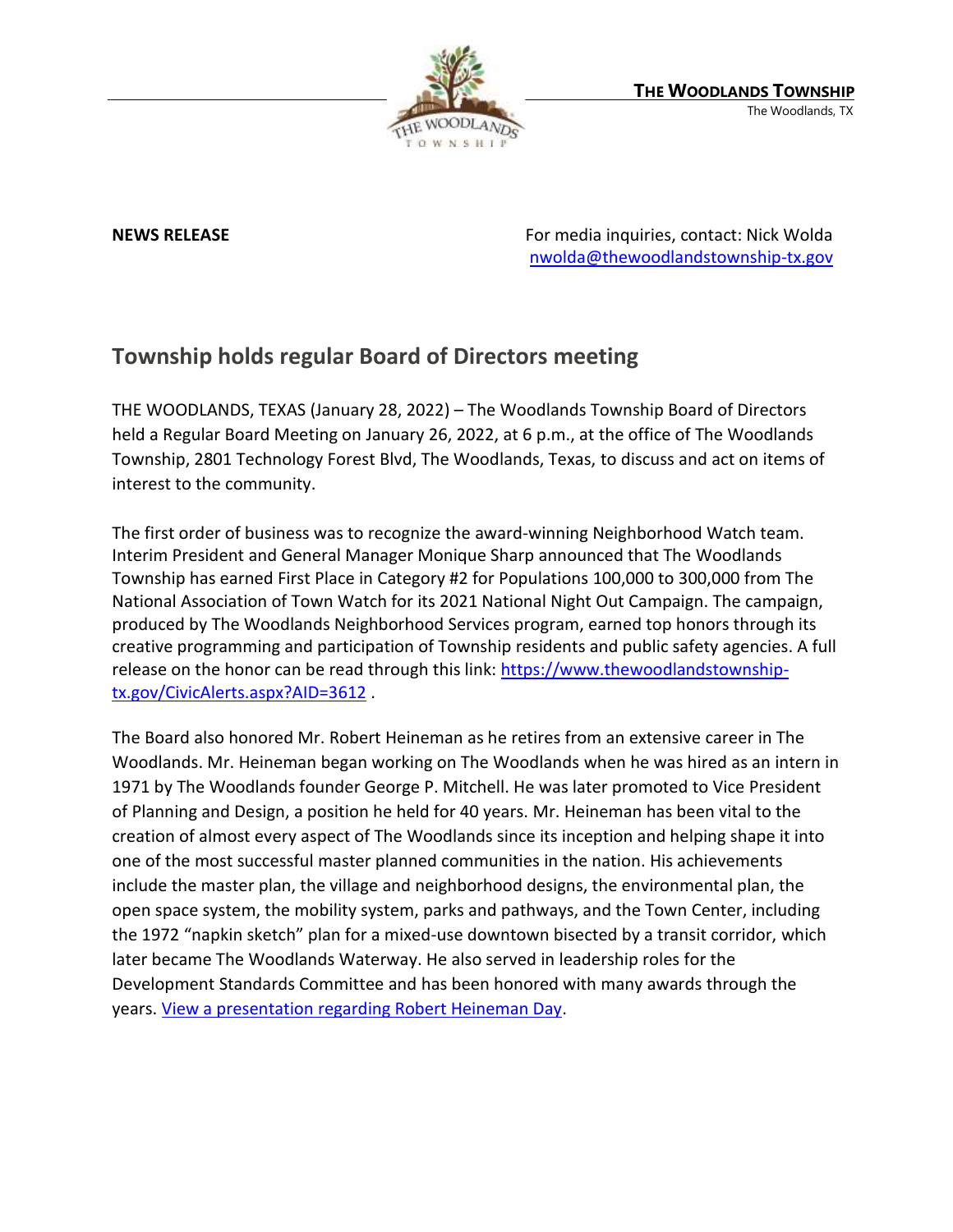

Following reports from Village Association representatives, the Board accepted or approved the following items on their consent agenda:

- An Interlocal Agreement for Law Enforcement Services with Harris County
- Purchase of Fire Department mobile data computers
- Purchase of desktop and laptop computers
- Annual Service Agreements with the Village Associations
- Purchase of a replacement ladder truck and a new pumper truck for The Woodlands Fire Department
- Renewal of the Alpha & Omega Mounted Patrol contract

On the regular agenda, the Board:

- Received a quarterly update on Law Enforcement. View presentations from the [Montgomery County Sheriff's Office](https://www.thewoodlandstownship-tx.gov/ArchiveCenter/ViewFile/Item/12034) and [Montgomery County Pct. 3](https://www.thewoodlandstownship-tx.gov/ArchiveCenter/ViewFile/Item/12038) Constable's Office.
- Received a quarterly update from the Development Standards Committee (DSC), including a [report from DSC Chairman Arthur Bredehoft](https://www.thewoodlandstownship-tx.gov/Archive.aspx?ADID=12033) on upcoming revisions to the Standards.
- Received and accepted the **financial report**.
- Approved a process for agreements related to improvements in the road rights-of-way with Montgomery County (as requested by Treasurer Brown).
- Discussed and tabled action on the One Water Task Force and related appointments.
- Received a *quarterly update from Visit The Woodlands* (Convention & Visitors Bureau).
- The Board recessed to executive session, and upon reconvening, they approved an agreement for network services.

The Woodlands Township Board of Director Meetings may be attended in person, watched live online or viewed later via recording at [www.thewoodlandstownship-tx.gov/meetingvideos.](http://www.thewoodlandstownship-tx.gov/meetingvideos) The agenda and attachments may be viewed at [https://www.thewoodlandstownship](https://www.thewoodlandstownship-tx.gov/991/Agendas-Minutes-and-More)[tx.gov/991/Agendas-Minutes-and-More.](https://www.thewoodlandstownship-tx.gov/991/Agendas-Minutes-and-More)